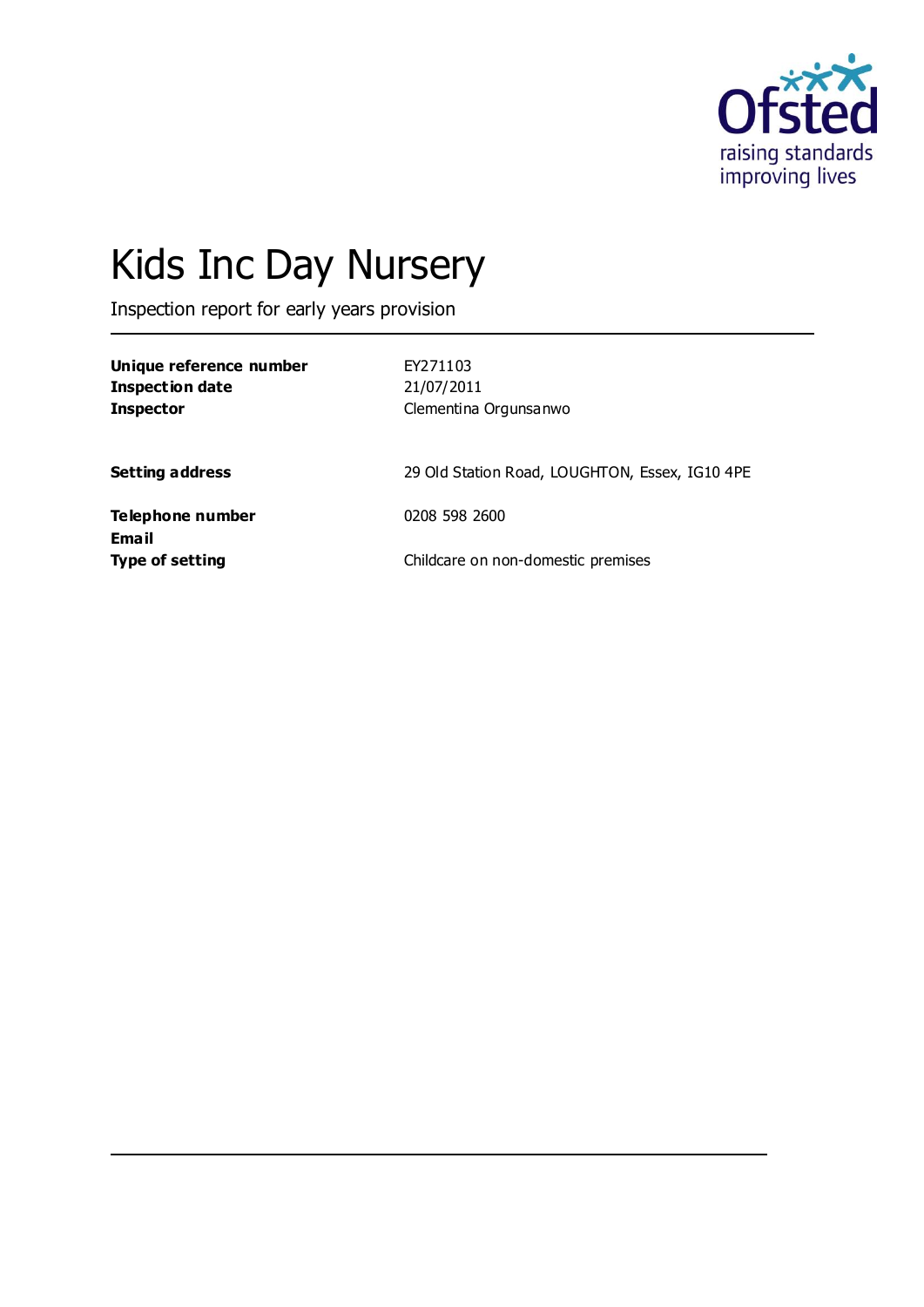The Office for Standards in Education, Children's Services and Skills (Ofsted) regulates and inspects to achieve excellence in the care of children and young people, and in education and skills for learners of all ages. It regulates and inspects childcare and children's social care, and inspects the Children and Family Court Advisory Support Service (Cafcass), schools, colleges, initial teacher training, work-based learning and skills training, adult and community learning, and education and training in prisons and other secure establishments. It assesses council children's services, and inspects services for looked after children, safeguarding and child protection.

If you would like a copy of this document in a different format, such as large print or Braille, please telephone 0300 123 1231, or email enquiries@ofsted.gov.uk.

You may copy all or parts of this document for non-commercial educational purposes, as long as you give details of the source and date of publication and do not alter the information in any way.

T: 0300 123 1231 Textphone: 0161 618 8524 E: enquiries@ofsted.gov.uk W: [www.ofsted.gov.uk](http://www.ofsted.gov.uk/)

© Crown copyright 2011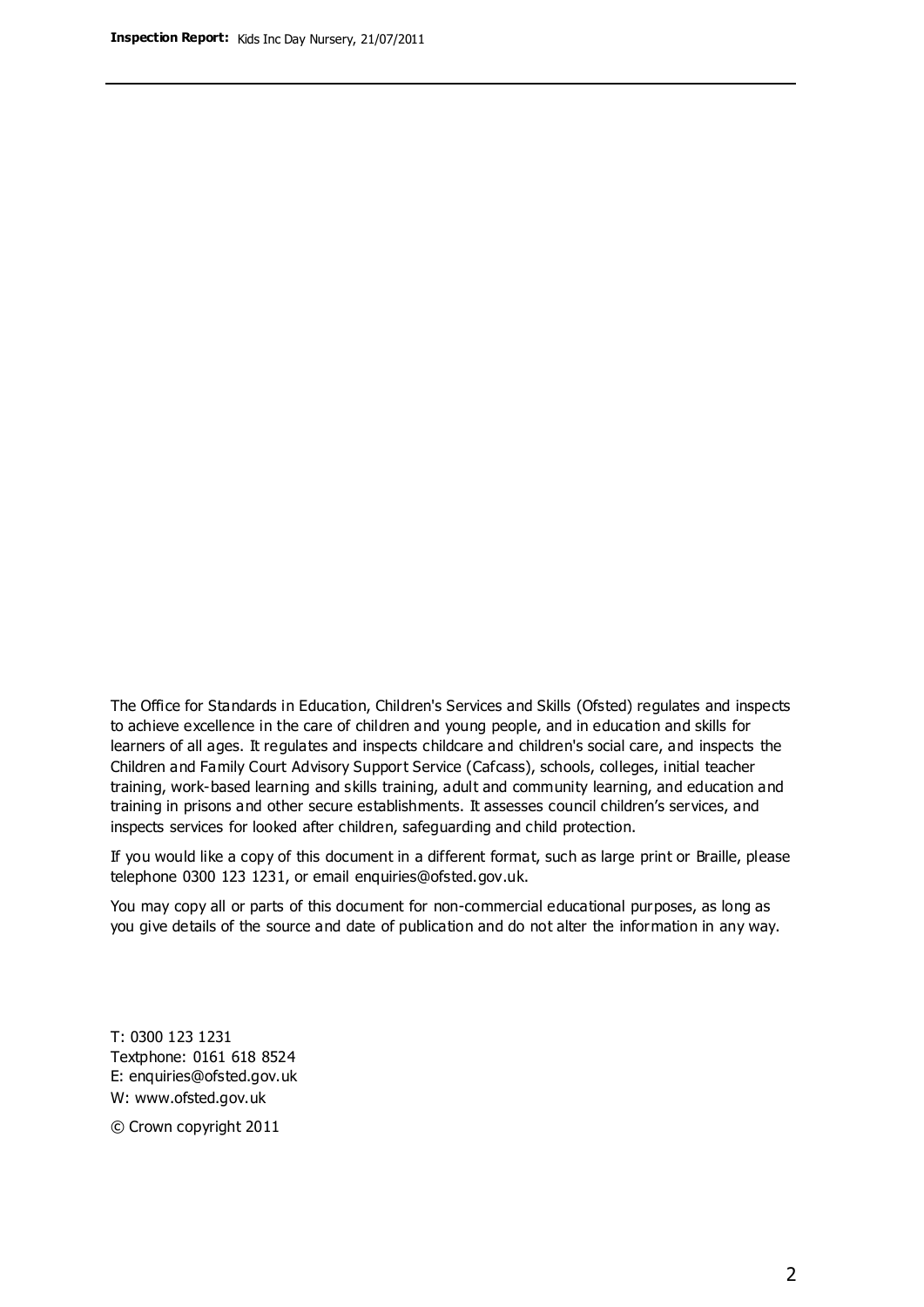## **Introduction**

This inspection was carried out by Ofsted under Sections 49 and 50 of the Childcare Act 2006 on the quality and standards of the registered early years provision. 'Early years provision' refers to provision regulated by Ofsted for children from birth to 31 August following their fifth birthday (the early years age group). The registered person must ensure that this provision complies with the statutory framework for children's learning, development and welfare, known as the *Early* Years Foundation Stage.

The provider must provide a copy of this report to all parents with children at the setting where reasonably practicable. The provider must provide a copy of the report to any other person who asks for one, but may charge a fee for this service (The Childcare (Inspection) Regulations 2008 regulations 9 and 10).

Please see our website for more information about each childcare provider. We publish inspection reports, conditions of registration and details of complaints we receive where we or the provider take action to meet the requirements of registration.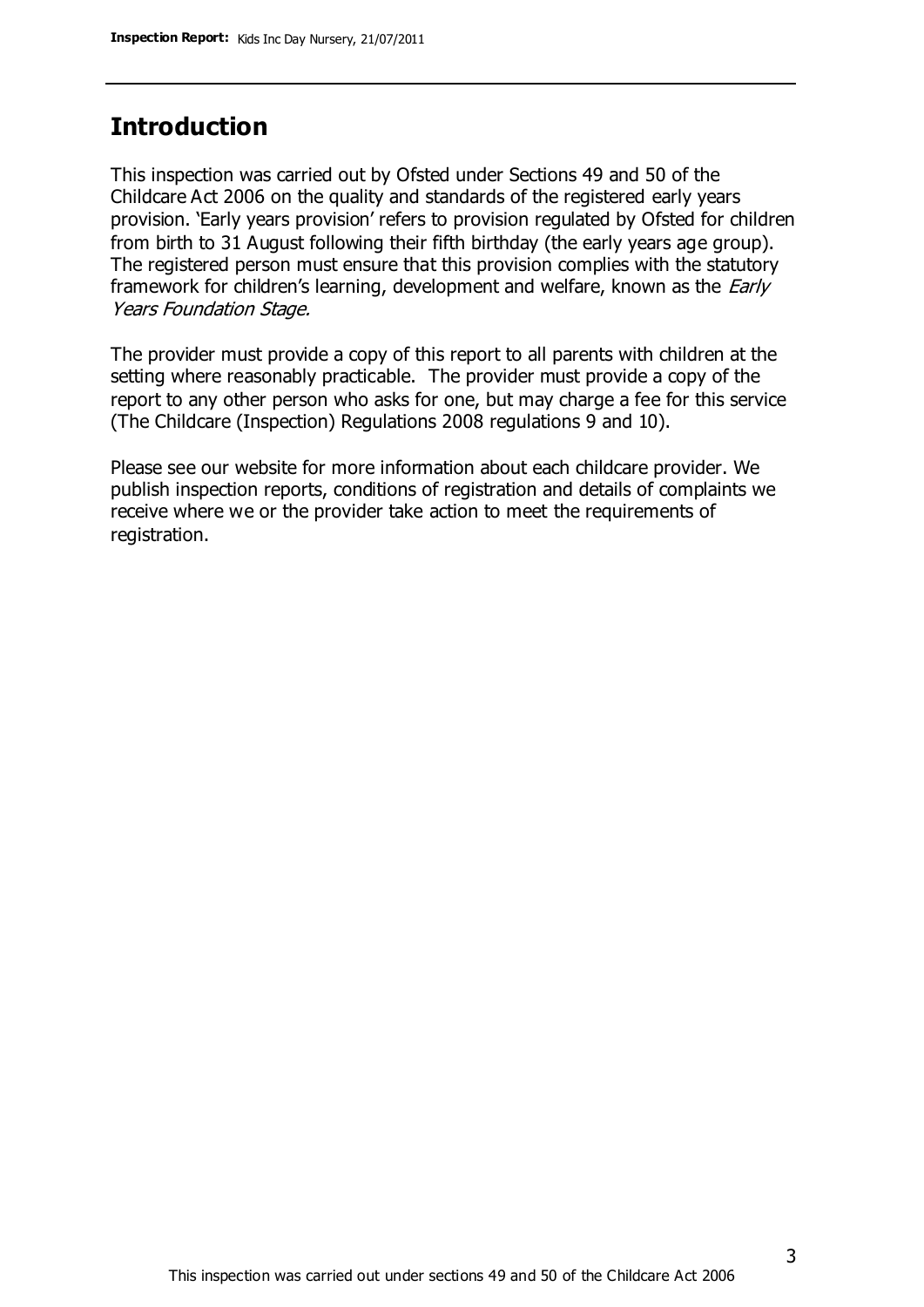# **Description of the setting**

Kids Inc Day Nursery is one of eight nurseries run by Select Enterprises (South East) Limited, who trade as Kids Inc. It opened in 2003 and operates from a house in Loughton, Essex. It is situated close to the town centre and railway station. A maximum of 60 children may attend the nursery at any one time. The nursery operates each weekday from 7am to 6pm for 51 weeks of the year. All the children share access to a secure and secluded outdoor play area. There are currently 107 children aged from under one to five years on roll, the majority of whom attend on a part time basis. Of these, 35 children are under two years, and 72 children are between three to five years. Children attending come from a wide catchment area, including children of parents who use the railway station to travel to work. The nursery supports children who speak English as an additional language and those with special educational needs and/or disabilities. There are 22 staff who work directly with the children.

## **The overall effectiveness of the early years provision**

Overall the quality of the provision is outstanding.

Children are safe and are making excellent progress as a result of the high stands of care and education in the nursery. Staff make effective use of the information of children's achievements to plan the next steps for the children's learning which help them to make rapid progress. Staff keep parents regularly informed about what their children are learning and their achievements. All the paperwork required for the effective care of the children is regularly updated and used for their daily care. Parents feel that their children are kept safe and are helped to make excellent progress. The nursery has completed an accurate self-evaluation of the nursery's practice. The active commitment to improvement is evident in the outstanding quality of provision, which has been sustained since the previous inspection.

## **What steps need to be taken to improve provision further?**

To further improve the high quality early years provision the registered person should consider:

• further extend the range of opportunities for children to develop knowledge of the wider world.

# **The effectiveness of leadership and management of the early years provision**

Children are effectively safeguarded because of rigorous systems for active promotion of the welfare of the children. A clear and comprehensive safeguarding policy is implemented well in the day-to-day care of the children. All staff take collective responsibility for safeguarding children and have a secure knowledge of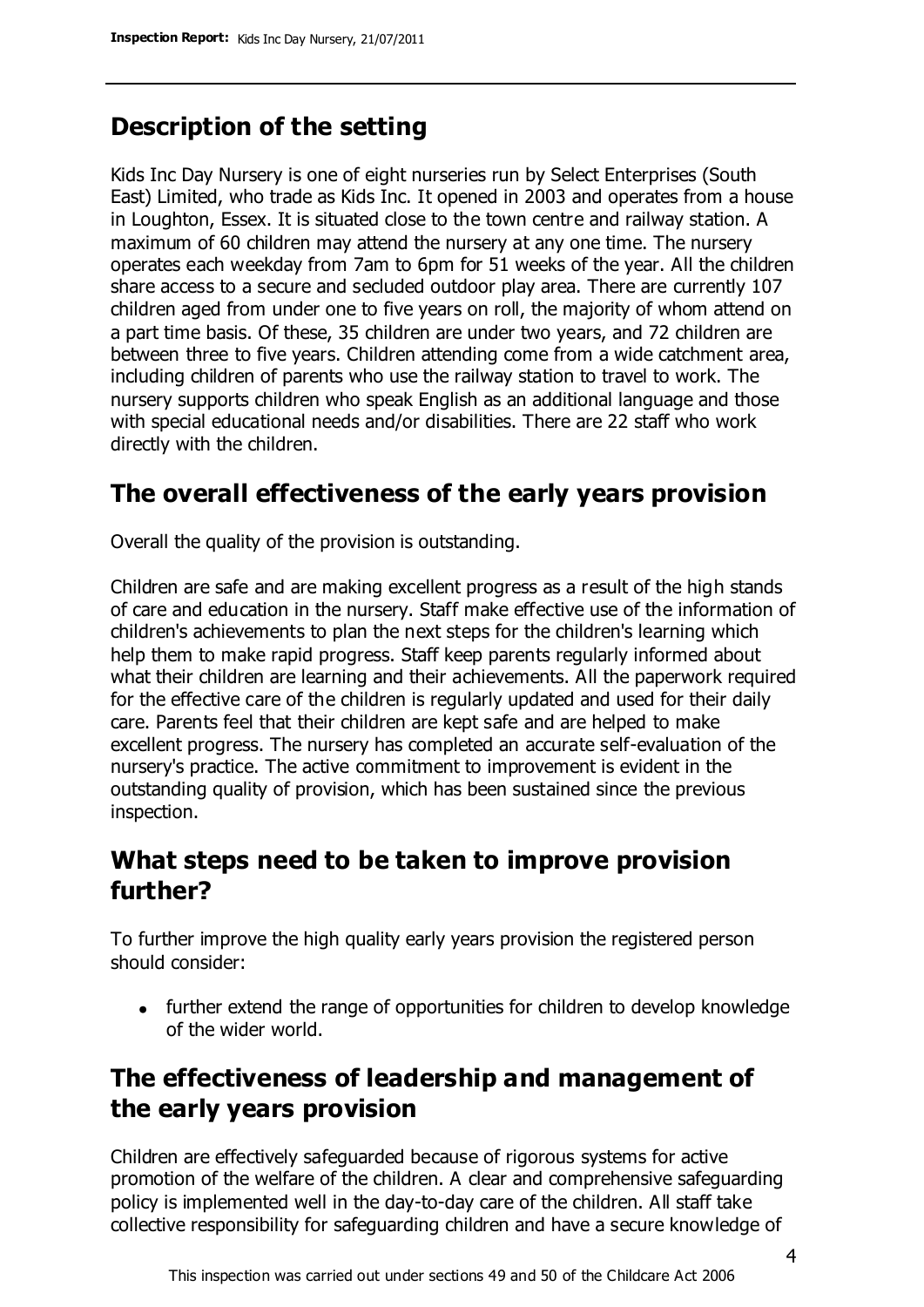steps to take to keep the children safe at all times. They have undertaken the relevant safeguarding training and are fully aware of their responsibility to refer any concerns they have about children's welfare to the relevant safeguarding authority. Children are cared for in a safe, secure and well maintained environment. A detailed risk assessment has been carried out on all parts of the property and daily checks are conducted to ensure that the environment is safe for the children. All policies are well maintained and accessible. The required records of the personal care and health needs of the children, such as, the frequency of drinks and administration of medication when required, are regularly updated. Similarly, an accurate record of children's hours of attendance and prior parental permission for the administration of medication is maintained.

The resources and activities are clean, well maintained and are used effectively for promoting the care and learning of the children. For example, the soft, comfortable and attractive toys and resources that are age appropriate and suitable for younger age children enable them to independently explore and learn from their environment. Staff make excellent use of the innovative sensory resources to stimulate the children. Clearly labelled resources and designated learning areas facilitate the children's informed choice of activities and resources.

Staff's positive action to address identified variations in the achievements of boys and girls and summer born children, assists staff in active promotion of equality of opportunity. Purposeful celebration of the ethnic backgrounds of the children is increasing the children's awareness of diverse cultures. Parents hold the work of the school in high regard. They share valuable background information on their children when they start and are encouraged to contribute to assessments. They actively take part in the wide range of the setting's events and have raised funds for additional resources. Staff regularly inform parents about their children's progress. Well organised transition systems enable the children's smooth transition to the next stage of their learning. The strong partnership with external agencies for support and advice ensures that the needs of the children with special educational needs and/or disabilities are met. Self evaluation is accurate. Leaders and managers are actively committed to maintaining the quality of provision. A comprehensive audit outlines the specific points for sustaining improvement.

## **The quality and standards of the early years provision and outcomes for children**

Children are happy and relaxed as a result of the high standards of care. All the children including, the babies, toddlers and the pre-school age children enjoy and actively undertake the full range of activities provided. Both babies and toddlers are calm and have settled well into the familiar routines. Their close bond with adults is evident from their positive response to staff's reassurance and care. Staff place high priority on promoting the safety and care of the children and supervise them well during activities. The range of activities provided, such as, creative modelling, extensive textural exploration with custard, corn flour and jelly provide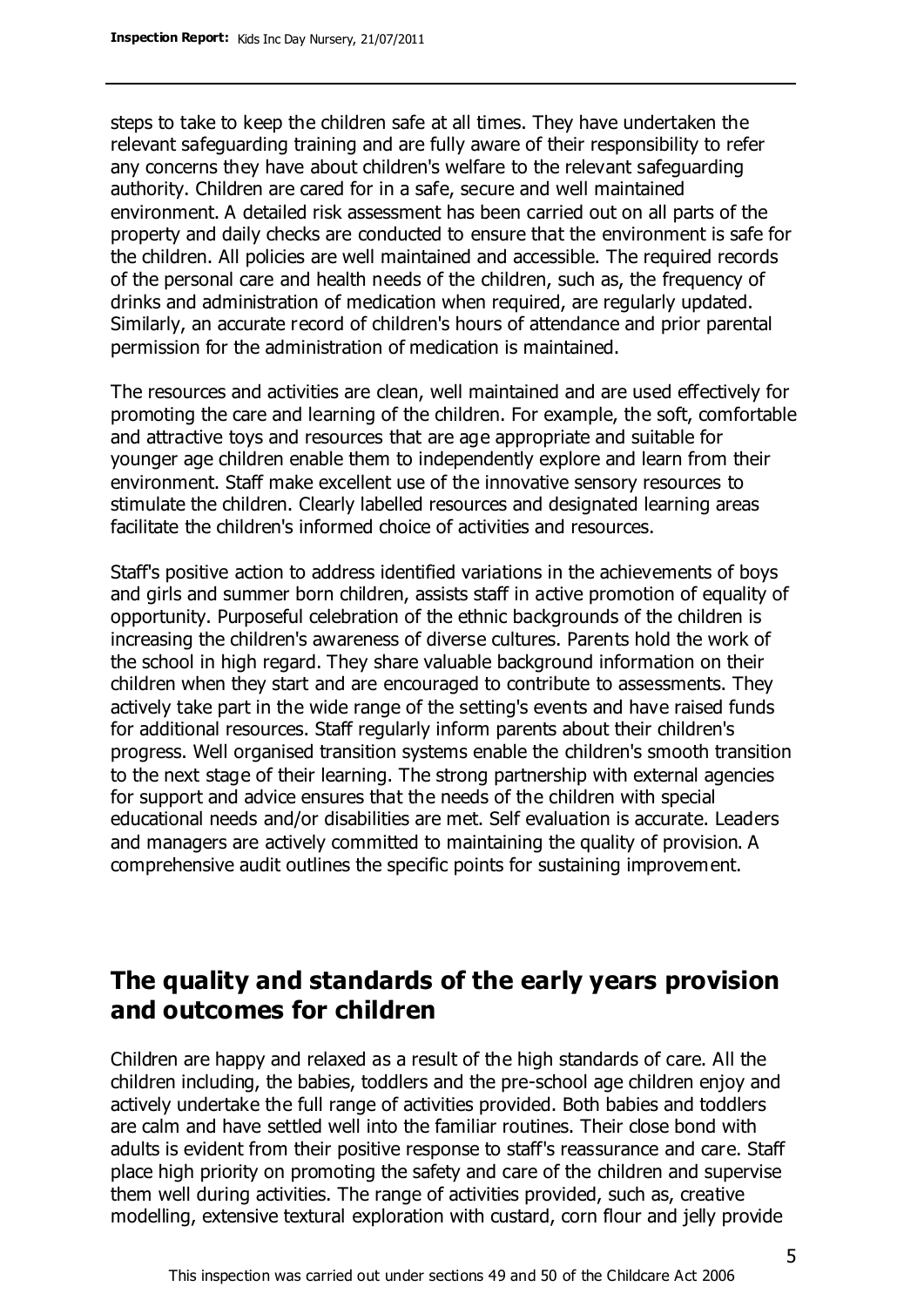exciting sensorial experiences. Children interact well with each other during a range of lively game sessions, such as, the imaginative use of a broomstick to undertake a 'journey to the moon'. They take turns and cooperate well with each other and are developing positive early social skills. Behaviour is outstanding. Children's obvious enjoyment is evident in their delight as they observe the setting's rabbit chewing a piece of newspaper. Staff's positive interaction with the children during activities extends their play. For example, staff's active engagement facilitates children's imaginative use of language during role play sessions. Children engage in lively conversations with both adults and children, particularly to talk about their completed drawings and clay models of dinosaurs. Their increasing level of independence is evident at well organised mealtimes, during which the pre-school children eat their meals independently whilst the toddlers required minimal adult support.

Excellent hygiene procedures are in place to prevent the risk of infection. Children routinely wash their hands after play sessions and before meal times. Their health and well-being is promoted excellently well through provision of a healthy selection of fruits and vegetables and the consistent access to clean drinking water. Children's awareness of the benefits of a healthy lifestyle is further enhanced through the healthy book making activity compiled by both the toddler and the pre-school children. Purposeful opportunities to plant herbs and vegetables facilitate positive contribution opportunities. Direct observation of the feeding habits of the setting's rabbit, snail and fish are developing the children's strong awareness of living creatures. Valuable opportunities to discuss and record their observations make learning meaningful. They are learning the importance of information technology through regular game sessions on the computer.

Regular discussions about keeping safe contribute to children's sensible and safe play. Regular access to the outdoor environment supports children's active physical play sessions, during which they make imaginative use of a range of climbing and balancing outdoor equipment. Most of the pre-school children can count accurately, explore the concept of measurement, number operations and write short sentences, which is developing their skills for the future.